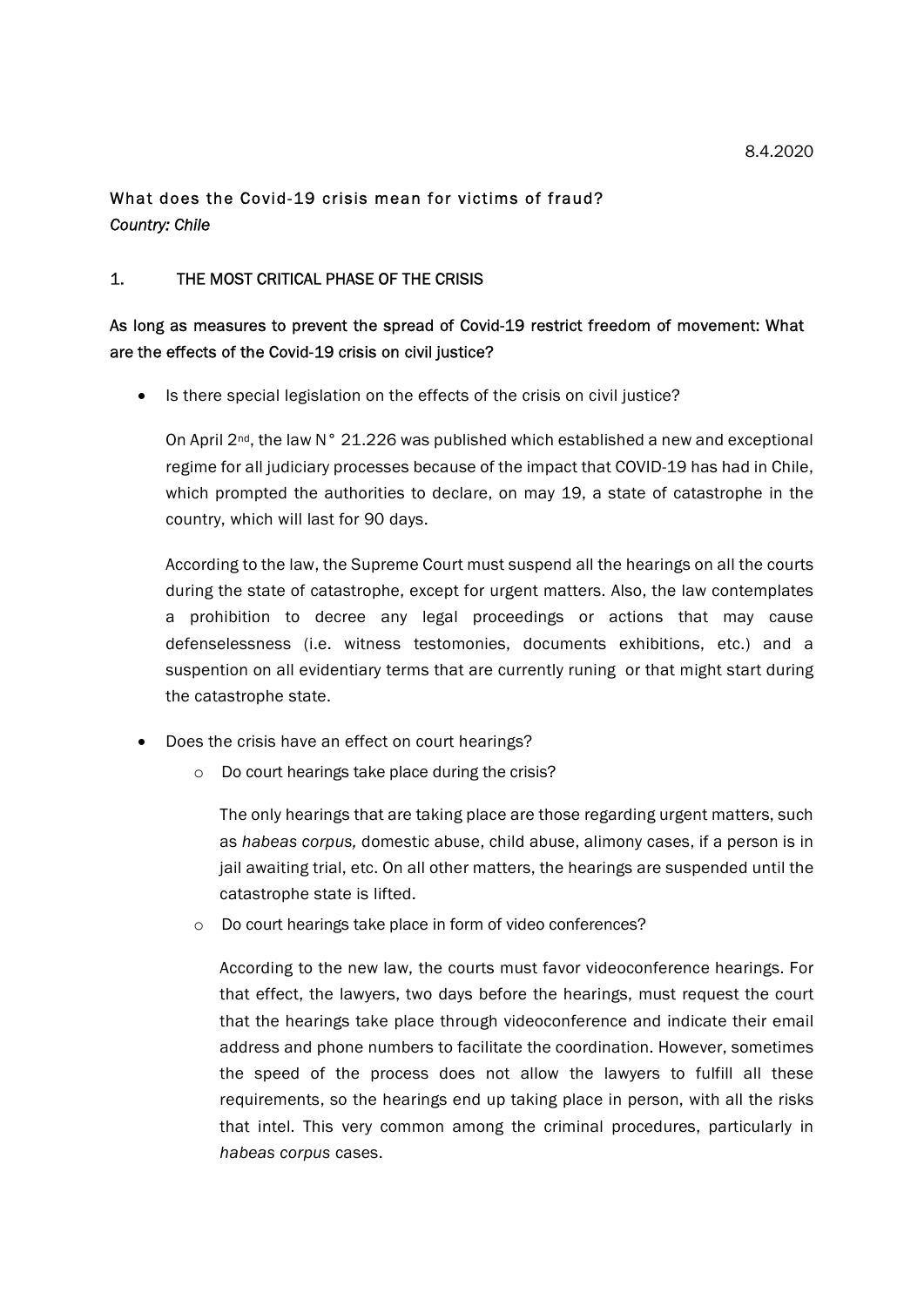- Does the crisis have an effect on deadlines (of procedural and substantive law)?
	- o Are deadlines of ongoing proceedings affected?

All evidentiary terms that are currently running or that might start during the catastrophe state are suspended. Also, some deadlines on criminal procedures are suspended as well, which is the case for indictments or to enter a plea deal.

o Are deadlines for bringing actions affected (limitation periods)?

The new law established that, during the state of catastrophe, the statute of limitations for civil actions will be suspended only by filing the lawsuit, as long as it not declared inadmissible and it's legally served by the fiftieth working day after the catastrophe state is lifted or after the thirtieth working day after the lawsuit Is declared admissible, whatever happens last. This rule does not apply to criminal or labor related lawsuits.

- Does the crisis have an effect on enforcement?
	- o Are enforcement orders issued?

Enforcement orders are being issued, but since they cannot be served nor registered to the correspondent authority, they are not effective.

o Are there any effects on deadlines?

The deadlines are suspended as explained above.

o Can enforcement acts be postponed due to the crisis?

Although enforcement orders are being issued, the execution of them is being postponed, taking place until after the crisis is passed and the catastrophe state is lifted.

- How do courts work during the crisis?
	- o Are courts closed?

The courts are physically close with most of the judiciary workers remote working, and the courts have established a shift system to attend inquiries from the public, but face-to-face attention is suspended.

o Can courts / judges be contacted?

Each court have published contact information, including emails and telephone numbers in which they can be contacted.

o Are documents served?

All serving procedures are suspended until the catastrophe state is lifted.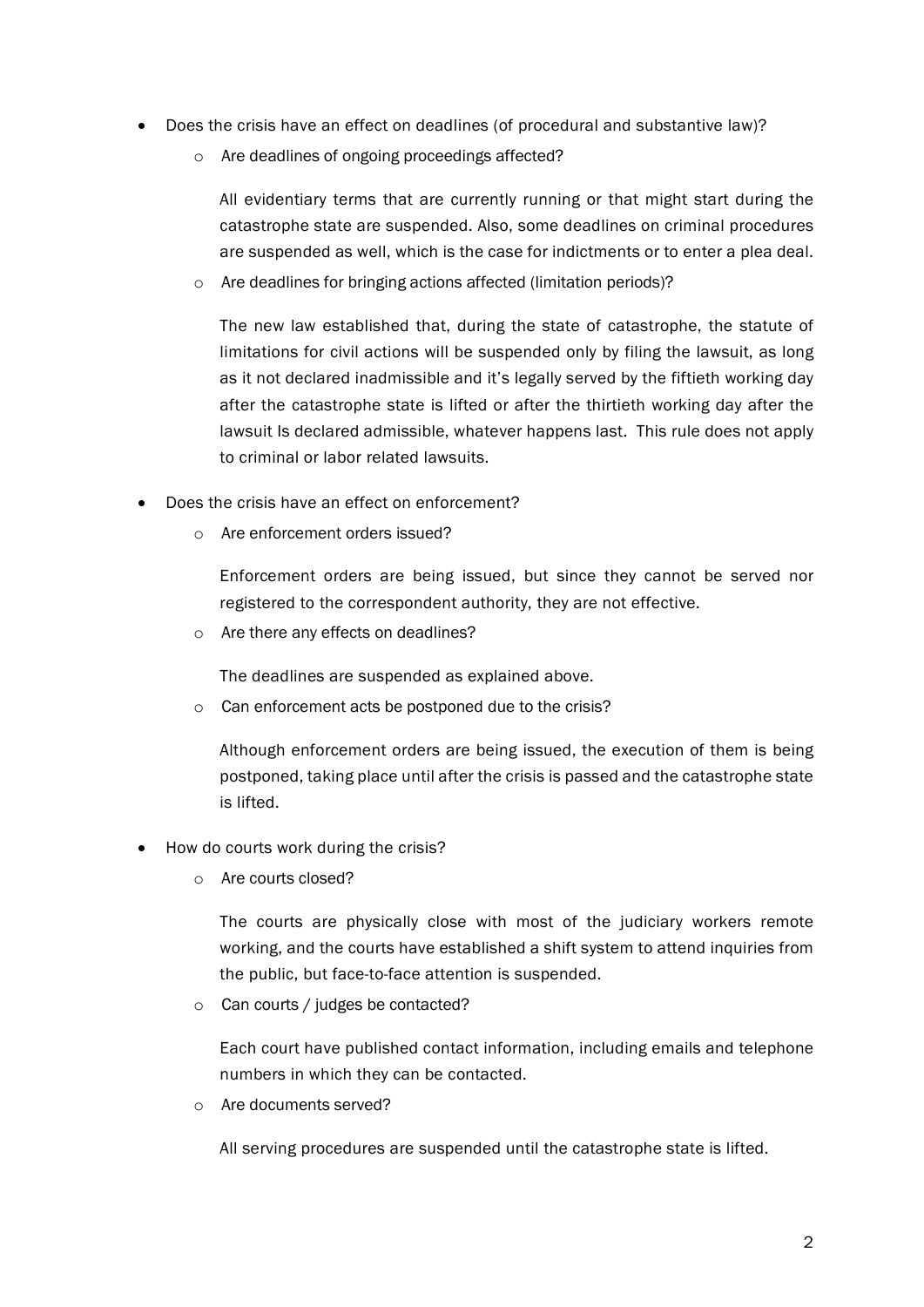How are particularly urgent matters handled, in particular requests for interim measures such as injunctions and freeze orders?

Urgent matters are being address and resolved by the courts at the same speed as before the crisis. However, since many of the publics services that intervene in an injunction, for example, are remote working, it can be very difficult to carry out the order.

• How do lawyers work during the crisis?

Luckily, a lawyer's work can be done mostly from home, so most legal offices in the country are remote working and meetings are being held through online platforms. All client's consultations are taking place through emails or phone calls.

• How do banks work during the crisis?

Most of the banks that are on quarantined areas have closed their branch offices and suspended their face-to-face consultations, addressing their customer´s needs by phone or email.

Does the crisis have an effect on insolvency law?

Insolvency claims can still be filed, and they will be resolved, however since the hearings that should take place during an insolvency process are suspended, the process is virtually paralyzed. However, on some cases, the hearings are taking place through videoconferences if all parties agree and the judges allows it, which allows the process to move forward. It is likely that because of the economic crisis that will follow the health crisis, more companies will file for bankruptcy, which will definitely have a negative effect on employment.

Are there any further effects not addressed in the questions above?

### 2. FORECAST: AFTER THE CRISIS AND LONG-TERM EFFECTS

# What are the consequences of the Covid 19 pandemic once the pandemic has abated, in the gradual return to a new normality and what are the long-term effects?

Which measures introduced during the crisis will be withdrawn immediately?

On a procedural and substantive law point of view, since the changes and measures taken are instructed to last until the catastrophe state is lifted, almost all the measures will be withdraw once the crisis is over. However, regarding the economic measures taken by the authorities during the crisis, such as low rate interest loans, those will remain.